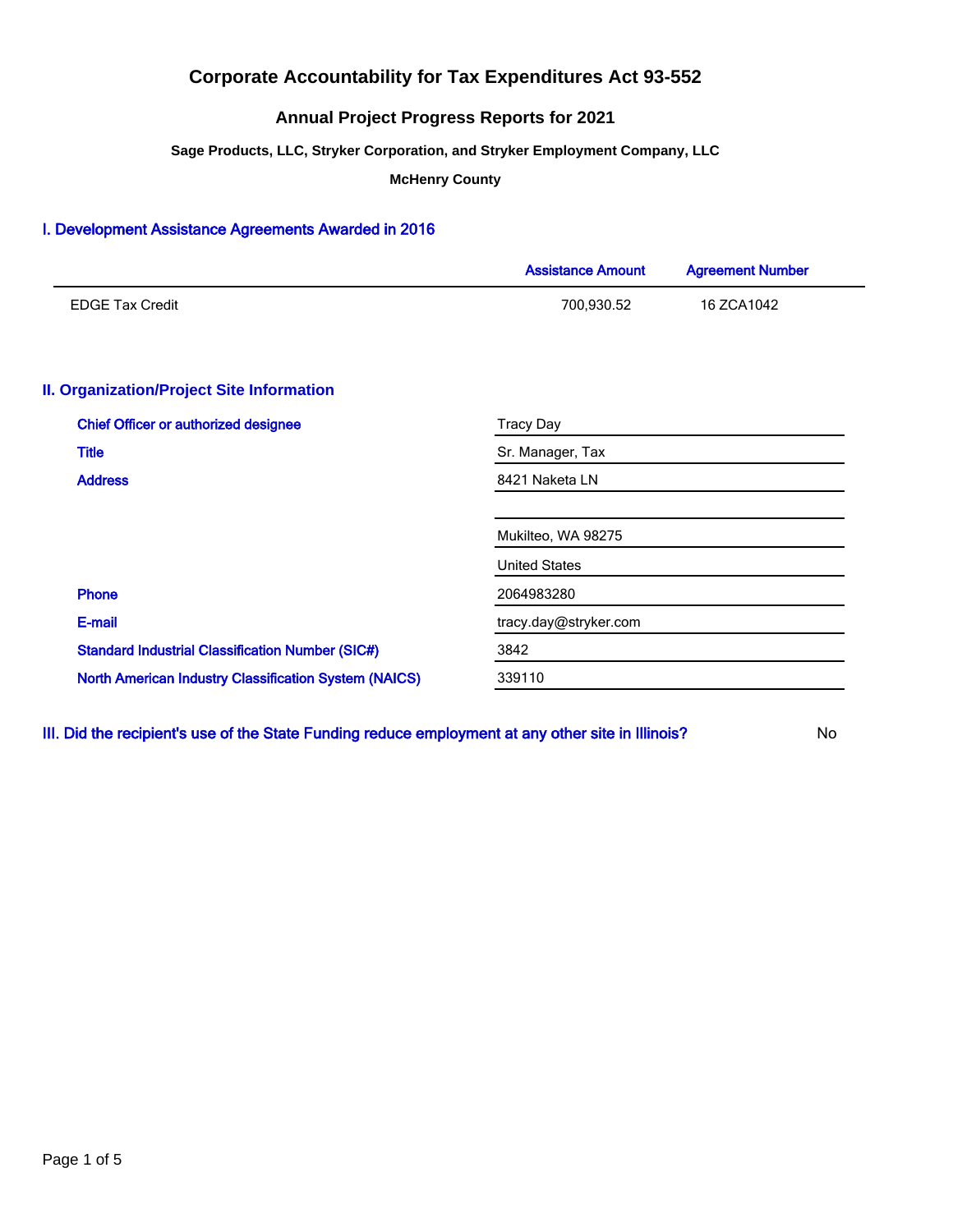# **Annual Project Progress Reports for 2021**

**Sage Products, LLC, Stryker Corporation, and Stryker Employment Company, LLC**

**McHenry County**

## **IV. Job Creation and Retention Data**

| <b>Program Type</b>     | <b>EDGE Tax Credit</b> |
|-------------------------|------------------------|
| <b>Agreement Number</b> | <b>16 ZCA1042</b>      |
| Assistance Amount       | 700,930.52             |

| <b>Report Header Definitions</b> |                                                 |  |  |  |
|----------------------------------|-------------------------------------------------|--|--|--|
| <b>Wages</b>                     | <b>Average Annual Salary by Classifications</b> |  |  |  |
| <b>Full-Time</b>                 | Permanent Full-Time                             |  |  |  |
| +/-                              | Gain or (Loss)                                  |  |  |  |

### **Number of Employees At the Time of Application**

| <b>Job Classification</b>                            | <b>Avg Annual Salary</b> | <b>Positions</b> | <b>Full-Time</b> | <b>Part-Time</b> | <b>Temporary</b> |
|------------------------------------------------------|--------------------------|------------------|------------------|------------------|------------------|
| Executive                                            | 247145.00                | 14               | 14               | 0                | 0                |
| Managers                                             | 110614.00                | 119              | 119              | 0                | 0                |
| Professional                                         | 50169.00                 | 108              | 106              | $\overline{2}$   | $\Omega$         |
| Technicians                                          | 97032.00                 | 29               | 29               | $\Omega$         | $\Omega$         |
| Sales Workers                                        | 64771.00                 | 11               | 11               | $\Omega$         | 0                |
| Admin Support                                        | 56451.00                 | 44               | 44               | 0                | 0                |
| Operatives                                           | 34444.00                 | 327              | 326              |                  | 0                |
| <b>Stryker Performance</b><br>Solutions IL Employees | 47904.00                 | 28               | 28               | 0                | 0                |
| <b>Stryker Employment</b><br>Company LLC             | 0.00                     | 0                | $\Omega$         | $\Omega$         | $\Omega$         |
| <b>Totals:</b>                                       |                          | 680              | 677              | 3                | $\bf{0}$         |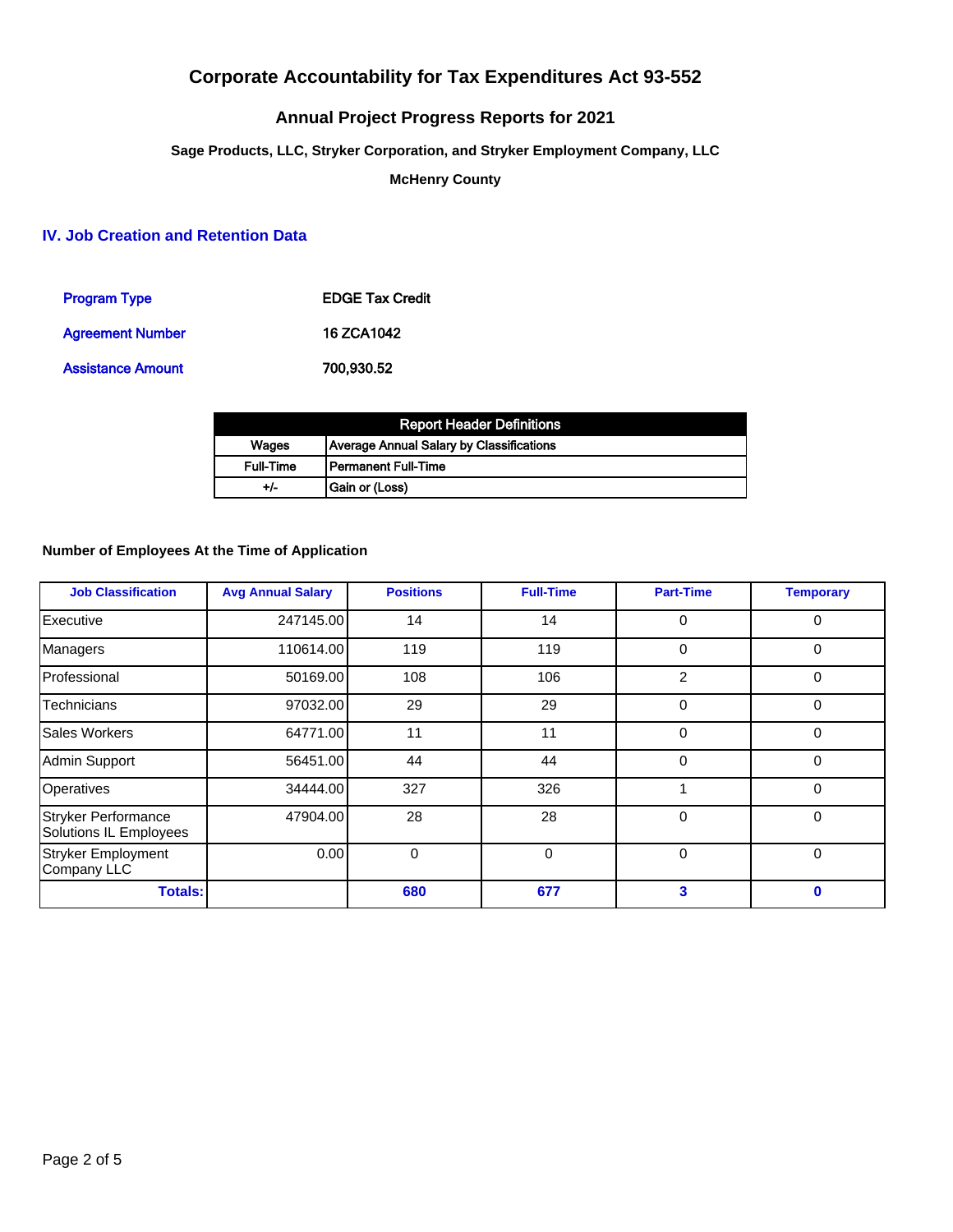## **Annual Project Progress Reports for 2021**

### **Sage Products, LLC, Stryker Corporation, and Stryker Employment Company, LLC**

### **McHenry County**

### **Number of Employees As of the Date of the Report (12/31/2021)**

| <b>Job Classification</b>                     | <b>Avg Annual Salary</b> | <b>Positions</b> | <b>Full-Time</b> | $+/-$ | <b>Part-Time</b> | $+/-$    | <b>Temporary</b> | $+/-$    |
|-----------------------------------------------|--------------------------|------------------|------------------|-------|------------------|----------|------------------|----------|
| Executive                                     | 450632.00                | $\overline{2}$   | 2                | $-12$ | 0                | 0        | $\mathbf 0$      | $\Omega$ |
| Managers                                      | 122094.00                | 103              | 103              | $-16$ | $\mathbf 0$      | 0        | $\Omega$         | $\Omega$ |
| Professional                                  | 55376.00                 | 172              | 172              | 66    | 0                | $-2$     | $\mathbf 0$      | $\Omega$ |
| Technicians                                   | 107103.00                | 51               | 51               | 22    | 0                | 0        | $\Omega$         | $\Omega$ |
| Sales Workers                                 | 102521.00                | 8                | 8                | $-3$  | $\Omega$         | 0        | $\Omega$         | $\Omega$ |
| Admin Support                                 | 60495.00                 | 32               | 32               | $-12$ | $\mathbf 0$      | $\Omega$ | $\mathbf 0$      | $\Omega$ |
| Operatives                                    | 32693.00                 | 442              | 442              | 116   | $\mathbf 0$      | -1       | $\mathbf 0$      | $\Omega$ |
| Stryker Performance<br>Solutions IL Employees | 52876.00                 | 11               | 11               | $-17$ | 0                | 0        | $\Omega$         | $\Omega$ |
| Stryker Employment<br>Company LLC             | 155813.00                | 437              | 437              | 437   | $\Omega$         | $\Omega$ | $\Omega$         | $\Omega$ |
| Totals:                                       |                          | 1258             | 1258             | 581   | $\mathbf 0$      | $-3$     | $\mathbf 0$      | $\bf{0}$ |

## **Number of Jobs Stated in the Agreement that would be Created at the Site as a Result of Assistance**

| <b>Job Classification</b> | <b>Avg Annual Salary</b> | <b>Positions</b> | <b>Full-Time</b> | <b>Part-Time</b> | <b>Temporary</b> |
|---------------------------|--------------------------|------------------|------------------|------------------|------------------|
| Manager                   | 62400.00                 |                  |                  |                  |                  |
| Admin Support             | 41600.00                 |                  |                  |                  |                  |
| Operatives                | 37400.00                 | 45               | 45               |                  |                  |
| <b>Totals:</b>            |                          | 50               | 50               |                  |                  |

#### **Number of Jobs Stated in the Agreement that would be Retained at the Site as a Result of Assistance**

| <b>Job Classification</b> | <b>Avg Annual Salary</b> | <b>Positions</b> | <b>Full-Time</b> | <b>Part-Time</b> | <b>Temporary</b> |
|---------------------------|--------------------------|------------------|------------------|------------------|------------------|
| NONE                      | 0.00 <sub>l</sub>        |                  |                  |                  |                  |
| <b>NONE</b>               | 0.00                     |                  |                  |                  |                  |
| Totals:                   |                          |                  |                  |                  |                  |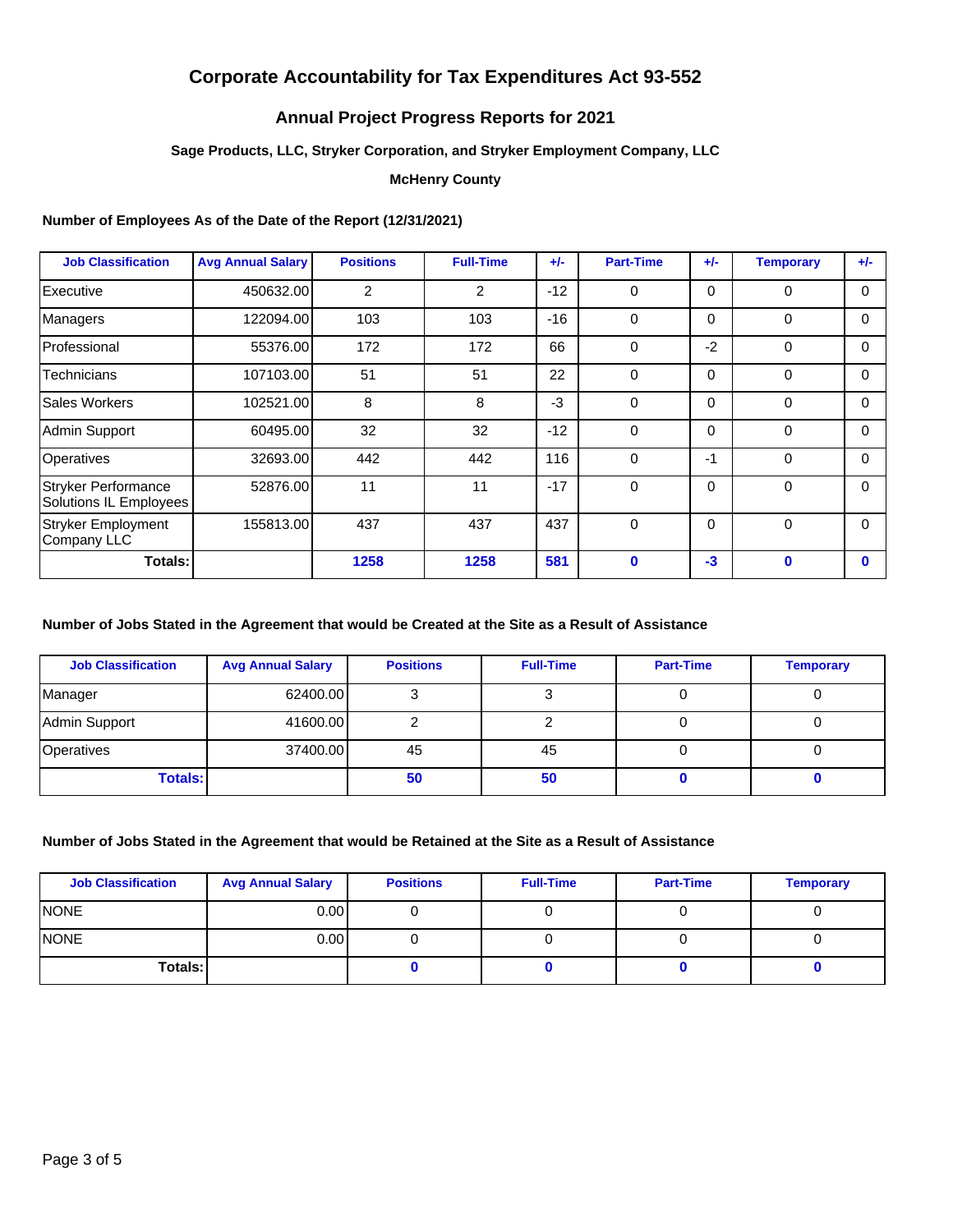## **Annual Project Progress Reports for 2021**

#### **Sage Products, LLC, Stryker Corporation, and Stryker Employment Company, LLC**

#### **McHenry County**

#### **Number of Full-Time Permanent Employees Anticipated To Be Hired at this Site on 12/31/2021**

| <b>Job Classification</b> | Anticipated Starting Dates   Number of Positions to be   Average Annual Wage per<br><b>Hired in this Category</b> | <b>New Employee</b> | <b>Total New Payroll to be</b><br><b>Created</b> |
|---------------------------|-------------------------------------------------------------------------------------------------------------------|---------------------|--------------------------------------------------|
| <b>INONE</b>              |                                                                                                                   | \$0.00              | \$0.00]                                          |
| <b>Totals:</b>            |                                                                                                                   |                     | \$0.00                                           |

#### Job Creation Data Explanatory Notes

If the change (gain/loss) in the number of full-time permanent employees as of the date of the report plus the number of full-time permanent employees anticipated to be hired after date of the report does not equal the number of full-time permanent employees stated in the Agreement that would be created at the site as a result of the assistance, then please explain why not:

We hired more employees than required by the agreement.